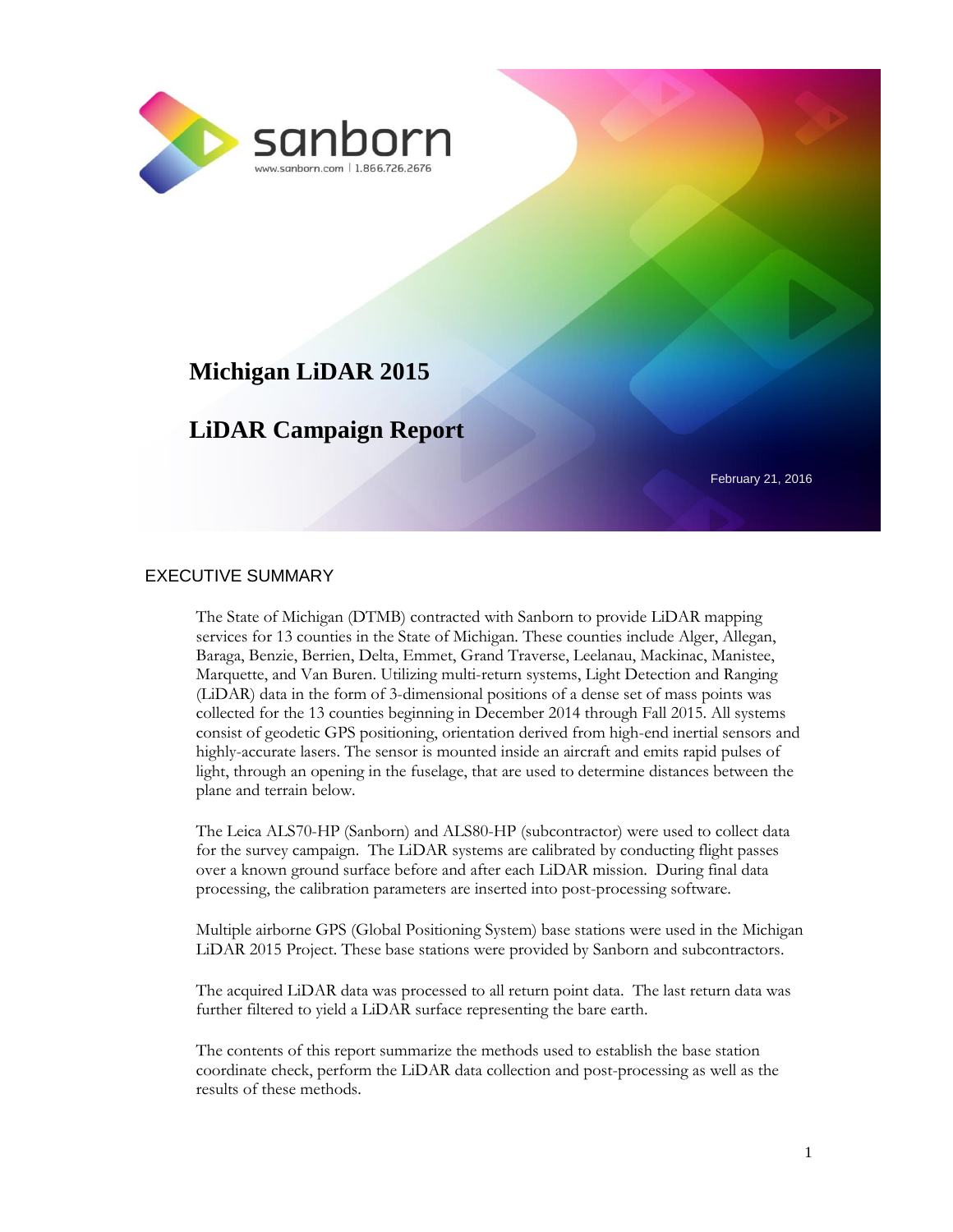#### Contents

| 1.0                      |                                                         |  |
|--------------------------|---------------------------------------------------------|--|
| 1.1<br>1.2<br>1.3<br>1.4 |                                                         |  |
| 2.0                      |                                                         |  |
| 2.1<br>2.2<br>2.3<br>2.4 |                                                         |  |
| 3.0                      | RUNWAY CALIBRATION AND SYSTEM PERFORMANCE VALIDATION  6 |  |
| 3.1                      |                                                         |  |
| 4.0                      |                                                         |  |
| 4.1<br>4.2<br>4.3<br>4.4 |                                                         |  |
| 5.0                      |                                                         |  |
| 5.1                      |                                                         |  |
| 6.0                      |                                                         |  |
| 6.1<br>6.2<br>6.3        |                                                         |  |

#### **LIST OF TABLES**

| TABLE 2: COLLECTION DATE. TIME, AVERAGE FLIGHT COLLECTION PARAMETERS AND PDOP (SANBORN |  |
|----------------------------------------------------------------------------------------|--|
|                                                                                        |  |
|                                                                                        |  |

#### **LIST OF FIGURES**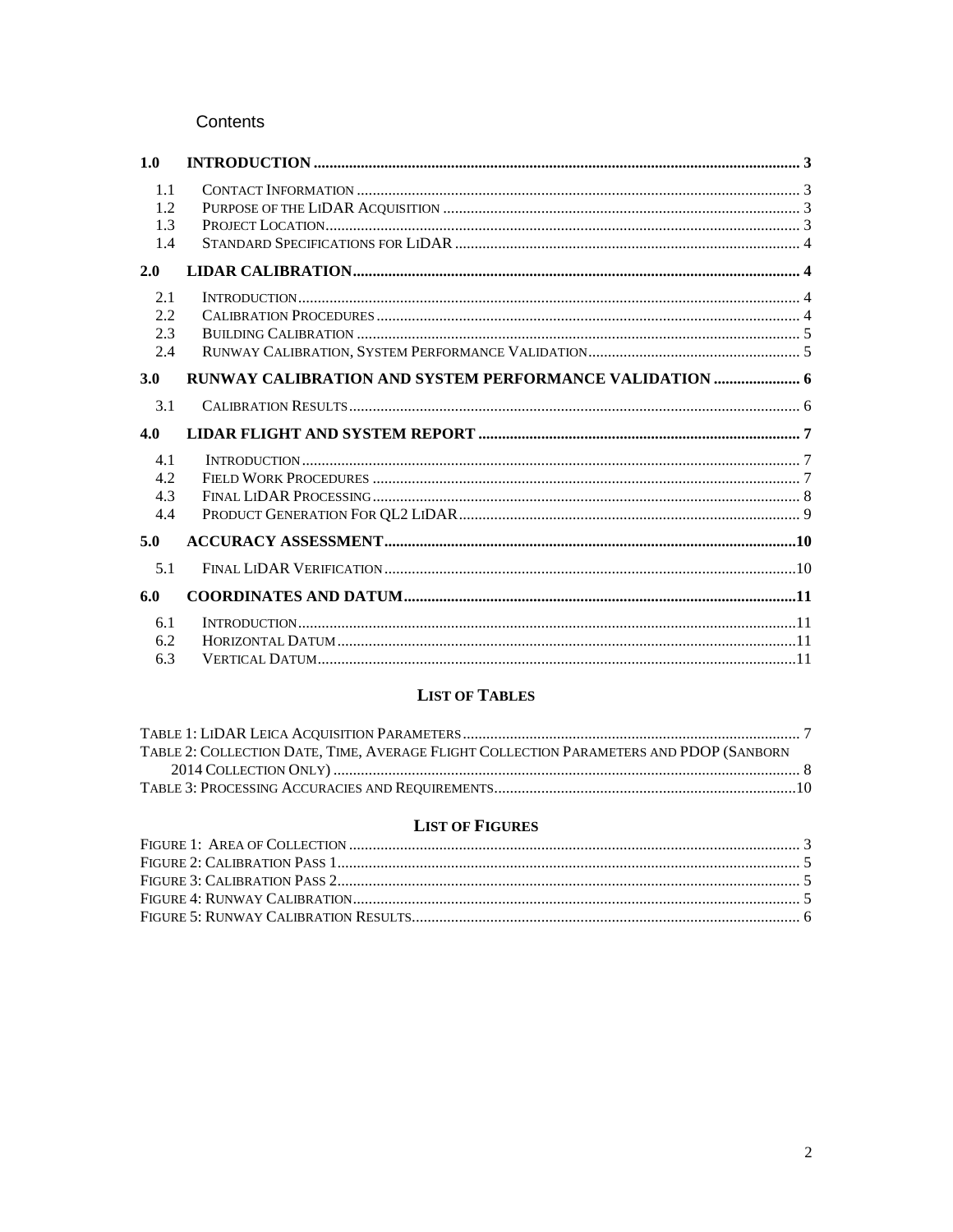# <span id="page-2-0"></span>**1.0 INTRODUCTION**

This document contains the technical write-up of the LiDAR campaign, including system calibration techniques, the establishment and processing of base stations, and the collection and post-processing of the LiDAR data.

## <span id="page-2-1"></span>**1.1 Contact Information**

Questions regarding the technical aspects of this report should be addressed to:

**Shawn Benham Project Manager** Sanborn Map Co., Inc. 1935 Jamboree Drive, Suite 100 Colorado Springs, CO 719.502.1296 [sbenham@sanborn.com](mailto:sbenham@sanborn.com)

### <span id="page-2-2"></span>**1.2 Purpose of the LiDAR Acquisition**

As stated in the Statement of Work for Acquisition and Production of High Resolution Elevation data for the State of Michigan, this LiDAR operation was designed to create high resolution data sets that will establish an authoritative source for elevation information for the State of Michigan.

### <span id="page-2-4"></span><span id="page-2-3"></span>**1.3 Project Location**



**Figure 1: Area of Collection**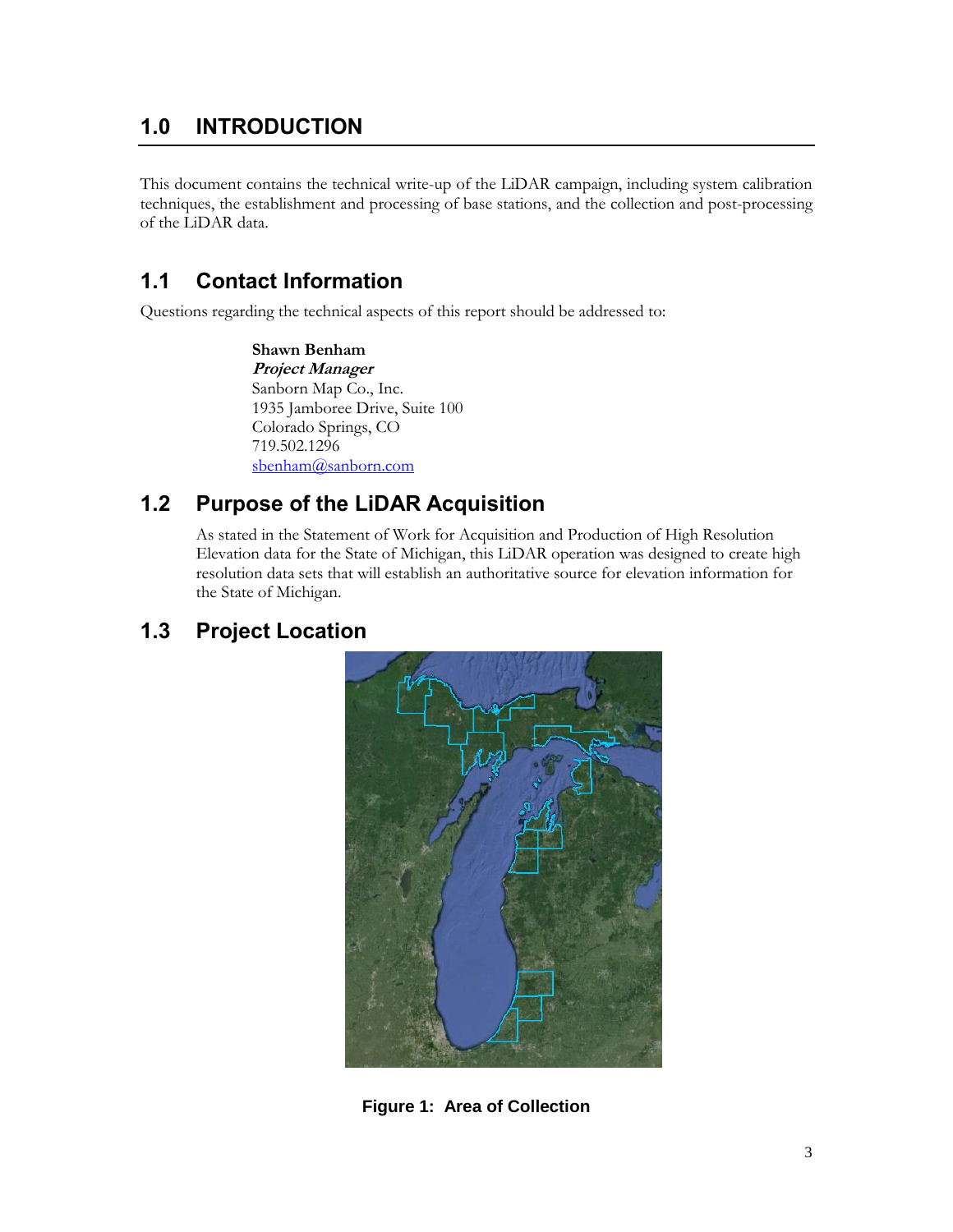### **Acquisition** Requirement | Description Returns per pulse LiDAR sensor shall be capable of recording up to 4 (or more) returns per pulse, including 1st and last returns Scan angle  $|\leq \pm 20$  degrees Swath overlap  $30\%$ Design pulse density 2 points per meter GPS procedures At least 2 GPS reference stations in operation during all missions, sampling positions at 1 Hz or higher frequently. Differential GPS baseline lengths shall not exceed 30 km. Differential GPS unit in aircraft shall sample position at 2 Hz or higher. LiDAR data shall only be acquired when GPS PDOP is ≤ 3.5 and at least 6 satellites are in view. Coverage | No voids between Swaths or due to cloud cover or instrument failure

# <span id="page-3-0"></span>**1.4 Standard Specifications for LiDAR**

# <span id="page-3-1"></span>**2.0 LIDAR CALIBRATION**

# <span id="page-3-2"></span>**2.1 Introduction**

LiDAR calibrations are performed to determine and therefore eliminate systematic biases that occur within the hardware of the Leica ALS70 system. Once the biases are determined they can be modeled out. The systematic biases are corrected for include scale, roll, heading, and pitch.

The following procedures are intended to prevent operational errors in the field and office work, and are designed to detect inconsistencies. The emphasis is not only on the quality control (QC) aspects, but also on the documentation, i.e., on the quality assurance (QA).

## <span id="page-3-3"></span>**2.2 Calibration Procedures**

Sanborn performs two types of calibrations on its LiDAR system. The first is a building calibration, and it is done any time the LiDAR system has been moved from one plane to another. New calibration parameters are computed and compared with previous calibration runs. If there is any change, the new values are updated internally or during the LiDAR post-processing. These values are applied to all data collected with the plane and the ALS70 system configurations.

Once final processing calibration parameters are established from the building data, a precisely-surveyed surface is observed with the LiDAR system to check for stability in the system. This is done several times during each mission. An average of the systematic biases are applied on a per mission basis.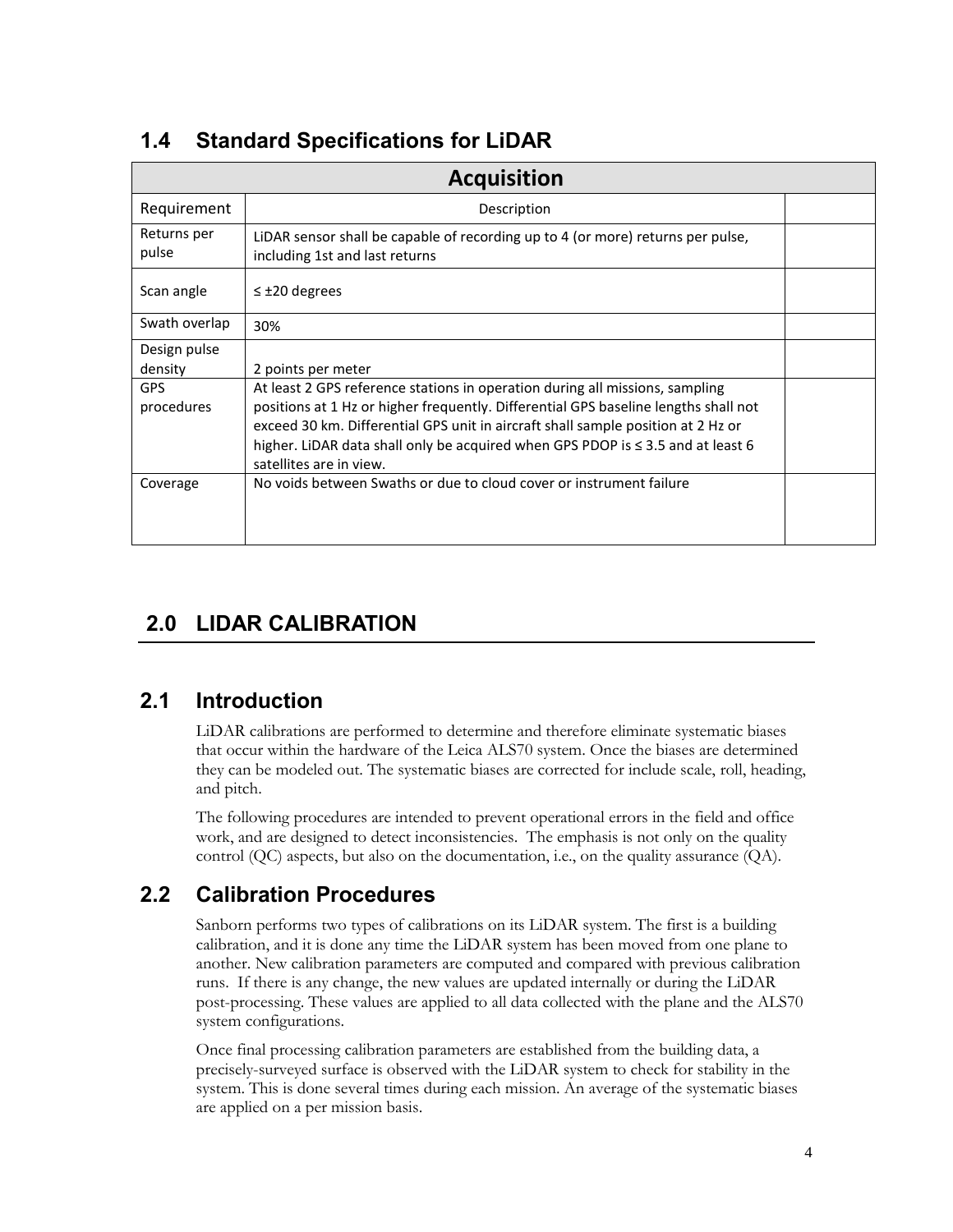# <span id="page-4-0"></span>**2.3 Building Calibration**

Whenever the ALS70 system is moved to a new aircraft, a building calibration is performed. The rooftop of a large, flat, rectangular building is surveyed on the ground using conventional survey methods, and used as the LiDAR calibration target. The aircraft flies several specified passes over the building with the ALS70 system set first in scan mode, then in profile mode, and finally in both scan and profile modes with the scan angle set to zero degrees.

Figure 2 shows a pass over the center of the building. The purpose of this pass is to identify a systematic bias in the scale of the system.

Figure 3 demonstrates a pass along a distinct edge of the building to verify the roll compensation performed by the Inertial Navigation System, INS.

Additionally, a pass is made in profile mode across the middle of the building to compensate for any bias in pitch.





<span id="page-4-2"></span>**Figure 2: Calibration Pass 1 Figure 3: Calibration Pass 2**

<span id="page-4-3"></span>

## <span id="page-4-1"></span>**2.4 Runway Calibration, System Performance Validation**

Active runways were precisely surveyed throughout the collection areas using kinematic GPS survey techniques (accuracy:  $\pm 3$ cm at 1 $\sigma$ , along each coordinate axis) to establish an accurate digital terrain model of the runway surface. The LiDAR system is flown at right angles over the runway several times and residuals are generated from the processed data. Figure 4 shows a typical pass over the runway surface.

Approximately two million LiDAR points are observed with each pass. A Triangulated Irregular Network (TIN) surface is created from these passes. After careful analysis of noise associated with non-runway returns, any system bias is documented and removed from the process.

<span id="page-4-4"></span>

**Figure 4: Runway Calibration**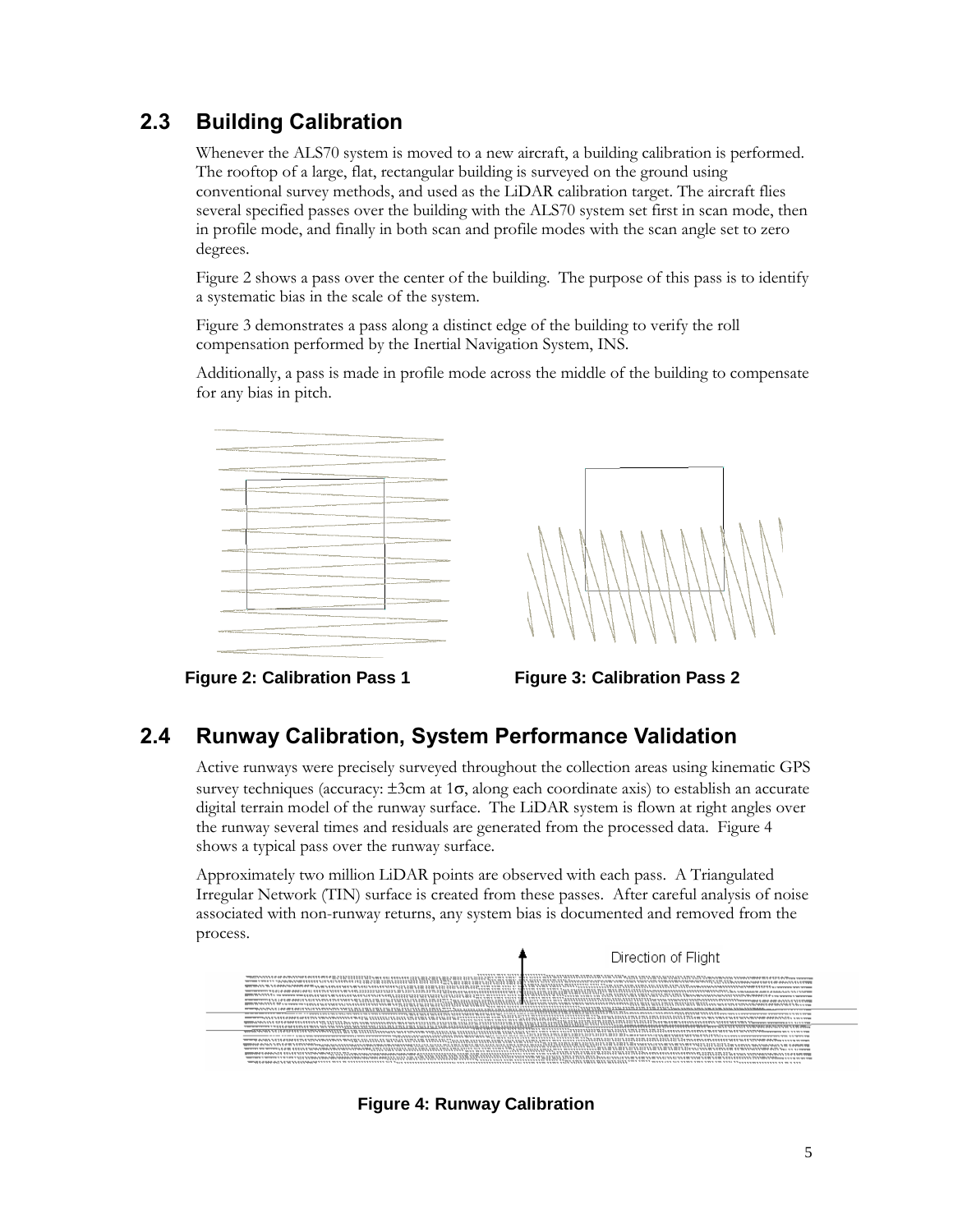## <span id="page-5-1"></span><span id="page-5-0"></span>**3.1 Calibration Results**

The LiDAR data captured over the building is used to determine whether there have been any changes to the alignment of the Inertial Measurement Unit, IMU, with respect to the laser system. The parameters are designed to eliminate systematic biases within certain system parameters.

The runway over-flights are intended to be a quality check on the calibration and to identify any system irregularities and the overall noise. IMU misalignments and internal system calibration parameters are verified by comparing the collected LiDAR points with the runway surface.

Figure 5 shows the typical results of a runway over-flight analysis. The X-axis represents the position along the runway. The overall statistics from this analysis provides evidence of the overall random noise in the data (typically, 7 cm standard deviation – an unbiased estimator, and 4 cm RMS which includes any biases) and indicates that the system is performing within specifications. As described in later sections of this report, this analysis will identify any peculiarities within the data along with mirror-angle scale errors (identified as a "smile" or "frown" in the data band) or roll biases.

A z bump adjustment was made to the entire data set based on the survey points in the project area and the relative accuracy of the data to itself and in all areas.



<span id="page-5-2"></span>**Figure 5: Runway Calibration Results**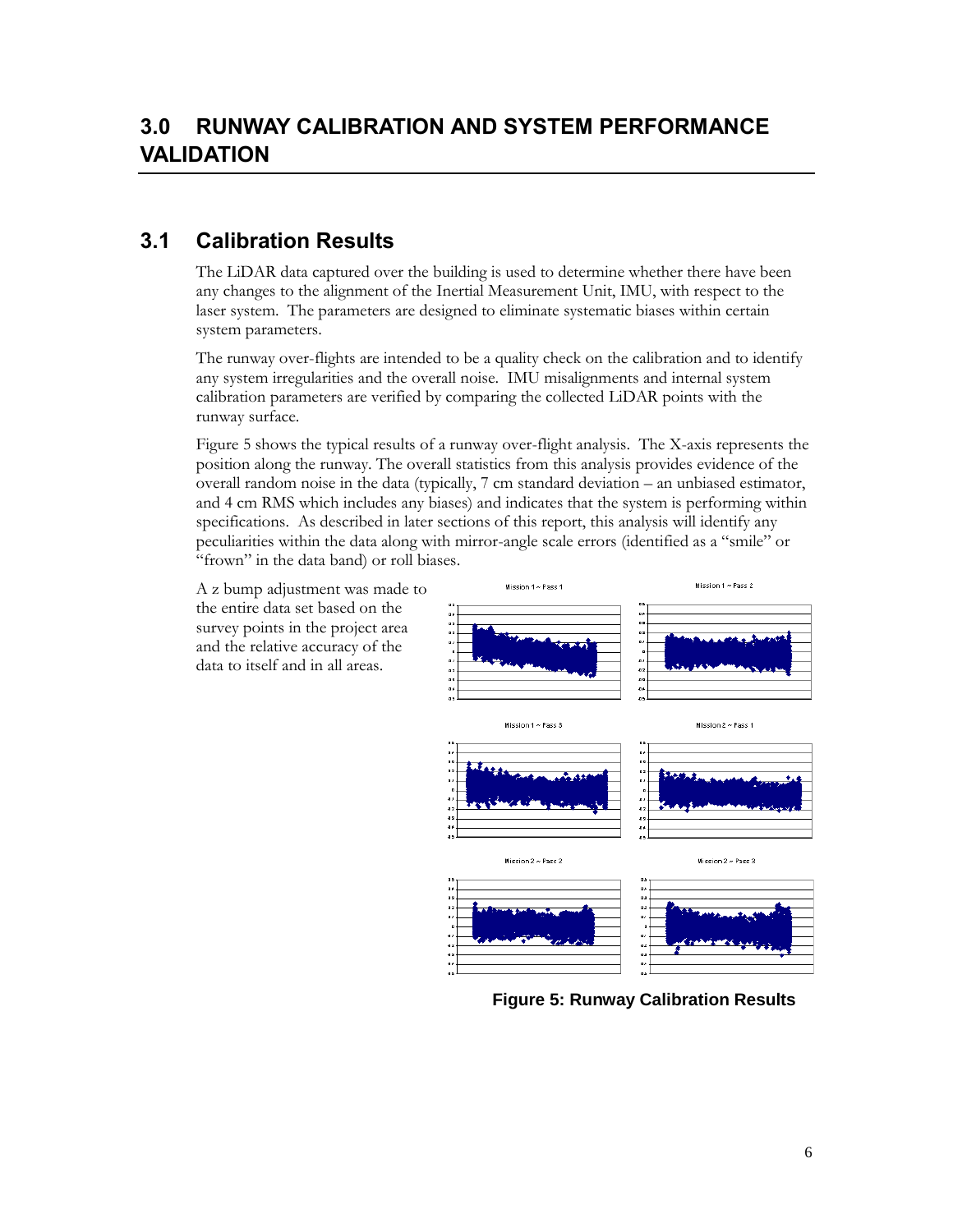### <span id="page-6-1"></span><span id="page-6-0"></span>**4.1 Introduction**

This section addresses LiDAR system, flight reporting and data acquisition methodology used during the collection of the Michigan LiDAR 2015 campaign. Although Sanborn conducts all LiDAR with the same rigorous and strict procedures and processes, all LiDAR collections are unique.

### <span id="page-6-2"></span>**4.2 Field Work Procedures**

Pre-flight checks such as cleaning the sensor head glass are performed. A four minute INS initialization is conducted on the ground, with the engines running, prior to flight, to establish fine-alignment of the INS. GPS ambiguities are resolved by flying within ten kilometers of the base stations.

The flight missions were about 2-5 hours in duration including runway calibration flights flown at the beginning and the end of each mission. During the data collection, the operator recorded information on log sheets which includes weather conditions, LiDAR operation parameters, and flight line statistics. Near the end of the mission GPS ambiguities are again resolved by flying within ten kilometers of the base stations, to aid in post-processing.

<span id="page-6-3"></span>Table 1 shows an example of planned LiDAR acquisition parameters with a flying height of 2400 meters above ground level (AGL) for the Leica ALS70 on a mission to mission basis.

| <b>Average Altitude</b>      | 2400 Meters AGL |  |  |
|------------------------------|-----------------|--|--|
| <b>Airspeed</b>              | $~130$ Knots    |  |  |
| <b>Scan Frequency</b>        | 33.0 Hertz      |  |  |
| <b>Scan Width Half Angle</b> | 20 Degrees      |  |  |
| <b>Pulse Rate</b>            | 244000 Hertz    |  |  |

**Table 1: LiDAR Leica Acquisition Parameters**

Preliminary data processing was performed in the field immediately following the missions for quality control of GPS data and to ensure sufficient overlap between flight lines. Any problematic data could then be re-flown immediately as required. Final data processing was completed in the Colorado Springs office.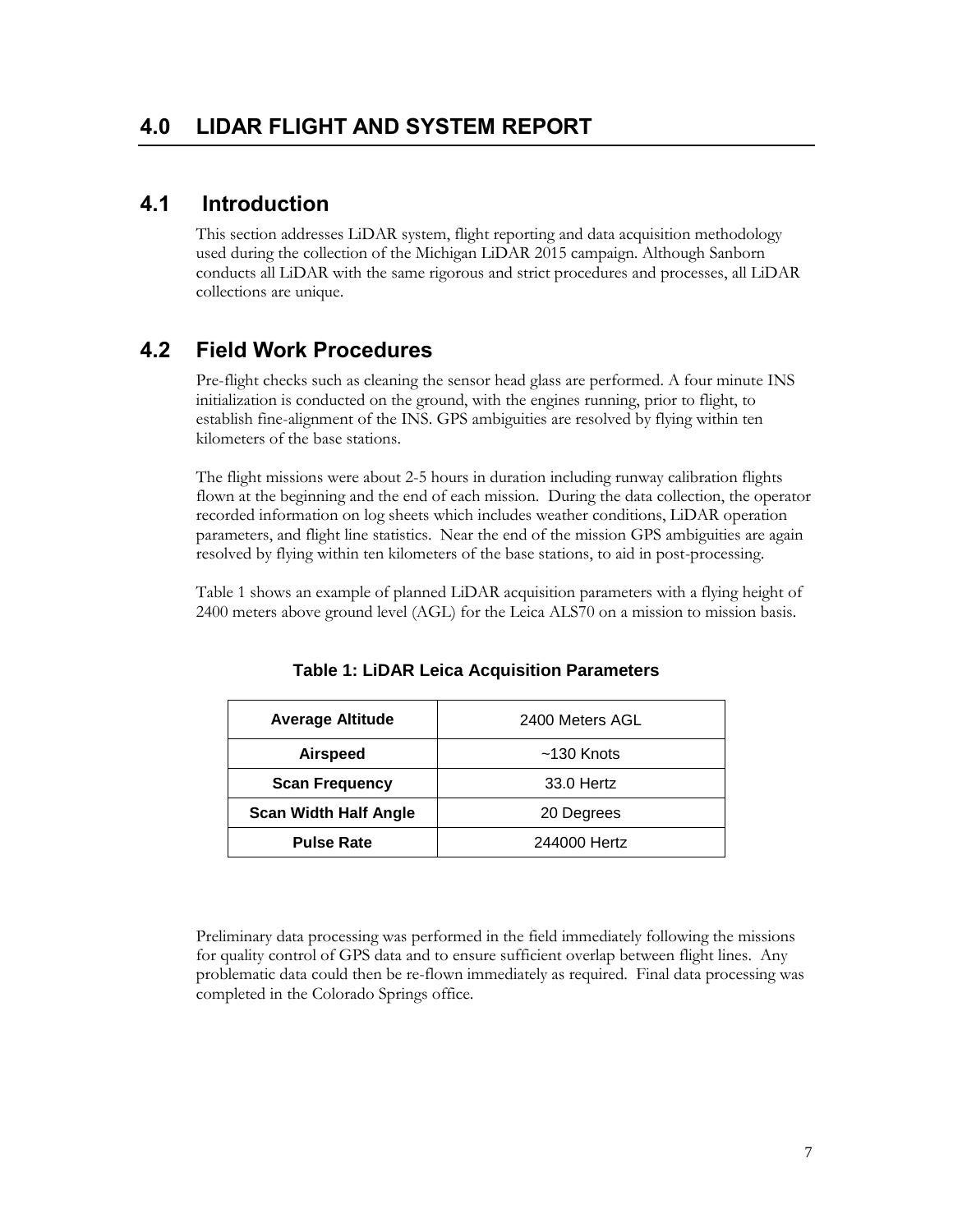| <b>Mission</b> | <b>Date</b> | <b>Sensor</b> | <b>Start</b> | End   | <b>Altitude</b> | <b>Airspeed</b> | <b>Scan</b> | <b>Scan</b> | <b>Pulse</b> | <b>PDOP</b> |
|----------------|-------------|---------------|--------------|-------|-----------------|-----------------|-------------|-------------|--------------|-------------|
|                |             | SN (1 or 2)   | Time         | Time  | (m)             | (Knots)         | Angle       | Rate        | Rate         |             |
|                | Dec 6b      | ALS70-HP      | 8:14         | 12:25 | 2400            | 130             | $20^\circ$  | 33.0        | 244000       | 1.1         |
| 2              | Dec 7a      | ALS70-HP      | 3:01         | 6:51  | 2400            | 130             | $20^\circ$  | 33.0        | 240000       | 1.2         |
| 3              | Dec 7b      | ALS70-HP      | 1:28         | 5:33  | 2400            | 130             | $20^\circ$  | 33.0        | 240000       | 1.3         |
| 4              | Dec 7c      | ALS70-HP      | 8:06         | 12:55 | 2400            | 130             | $20^\circ$  | 33.0        | 240000       | 1.2         |
| 5              | Dec 8       | ALS70-HP      | 7:20         | 10:08 | 2400            | 130             | $20^\circ$  | 33.0        | 244000       | 1.2         |
| 6              | Dec 10      | ALS70-HP      | 10:26        | 2:34  | 2400            | 130             | $20^\circ$  | 33.0        | 244000       | 1.1         |
|                | Dec 11      | ALS70-HP      | 4:30         | 5:32  | 2400            | 130             | $20^\circ$  | 33.0        | 244000       | 1.1         |
| 8              | Dec 23      | ALS70-HP      | 4:09         | 5:55  | 2400            | 130             | $20^\circ$  | 33.0        | 244000       | 1.2         |

#### <span id="page-7-1"></span>**Table 2: Collection Date, Time, Average Flight Collection Parameters and PDOP (Sanborn 2014 Collection Only)**

### <span id="page-7-0"></span>**4.3 Final LiDAR Processing**

Final post-processing of LiDAR data involves several steps. The airborne GPS/IMU data was post-processed using Leica's Inertial Explorer software to create an \*.sol file. The solution file (\*.sol) and refined attitude data are then re-introduced into the Leica CloudPro post processor for the Leica system to compute the laser point-positions. The trajectory is then combined with the attitude data and laser range measurements to produce the 3-dimensional coordinates of the mass points.

All return values are produced within Leica CloudPro processing software for the Leica system. The multi-return information is processed to obtain the "Bare Earth Dataset" as a deliverable. All LiDAR data is processed using the binary LAS format 1.2 file format.

LiDAR filtering was accomplished using GeoCue, TerraSolid, TerraScan LiDAR processing and modeling software. The filtering process reclassifies all the data into classes with in the LAS formatted file based scheme set using the LAS format 1.2 specifications or by the client. Once the data is classified, the entire data set is reviewed and manually edited for anomalies that are outside the required guidelines of the product specification.

The coordinate and datum transformations are then applied to the data set to reflect the required deliverable projection, coordinate and datum systems as provided in the contract. Then the counties were adjusted to the control points collected by Sanborn and a subcontractor.

The client required deliverables are then generated. At this time, a final QC process is undertaken to validate all deliverables for the project. Prior to release of data for delivery, Sanborn's Quality control/quality assurance department reviews the data and then releases it for delivery.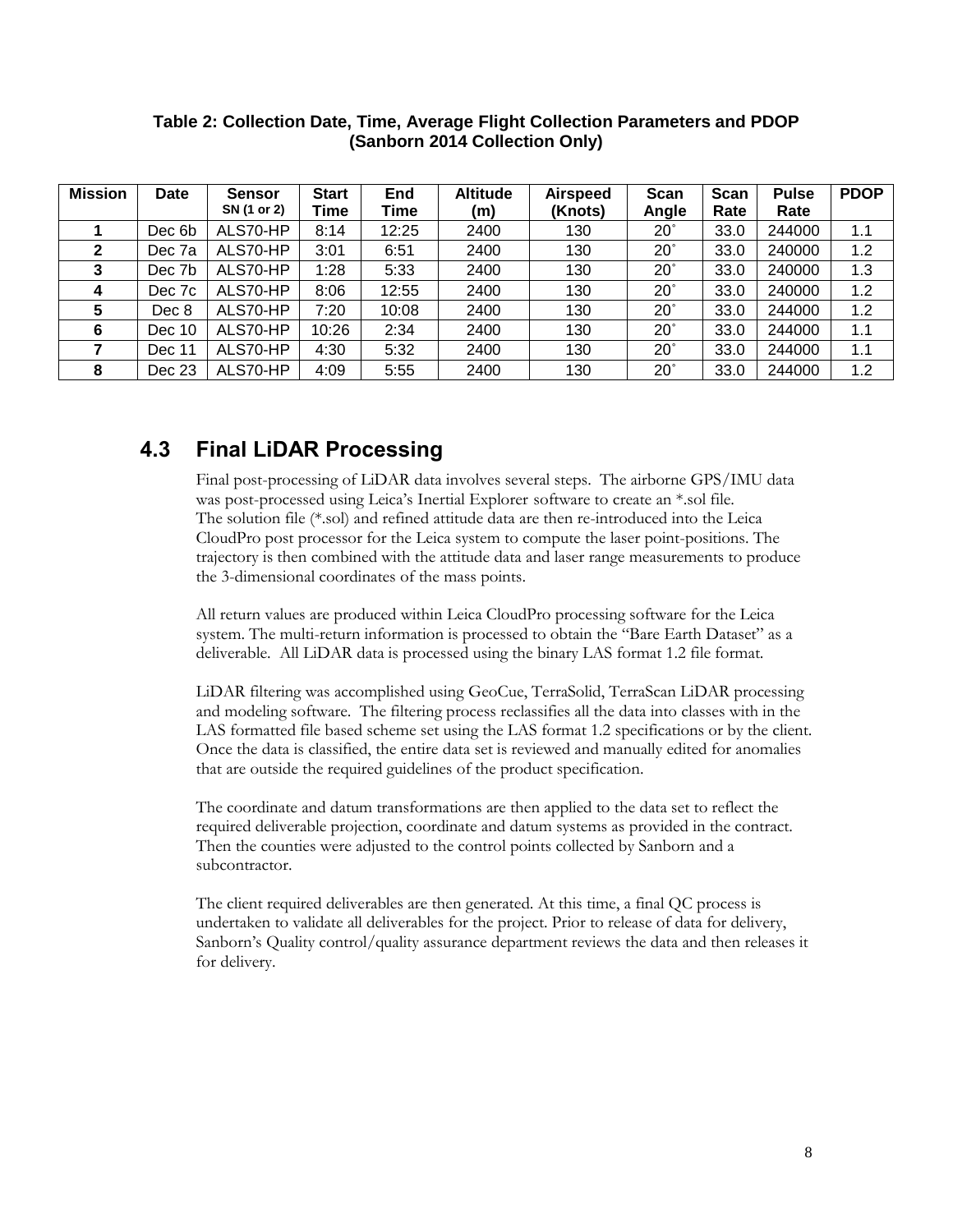### <span id="page-8-0"></span>**4.4 Product Generation For QL2 LiDAR**

The following products, along with the All Returns LiDAR, were generated using the final coordinate system as defined in the contract, and provided in section 5.0 of this report.

#### **Raw Point Cloud**

After the FVA checkpoint report is generated, the swaths are solely filtered to Unprocessed and delivered in LAS format V1.2.

#### **Bare Earth DEM**

Digital Elevation Models (or DEMs) were created on a tile-by-tile bases conforming to the clients specifications. The DEMs consist of using interpolated ground points in floating point 32 Bit IMAGINE Image format with a cell size of 2 feet and hydro-flattened using the collected breaklines. Pyramids were then created using the resampling of Nearest Neighbor.

#### **Breaklines**

The breaklines were digitized using LP360- an advanced LiDAR processing and modeling software extension of ArcGIS. 3D polygons were digitized for all standing water bodies as to hydro-flattening contract specifications. Each water body and river was collected based upon surface conditions at the time of acquisition. Delivery format consisted of shape file format (.shp).

#### **Intensity Images**

Intensity Images were created from the reflected intensity values in the LAS processed LiDAR dataset in GeoTIFF (.tif) format. Each pixel contains an intensity value interpolated from the LiDAR. Interpolation method was used during the rasterization process for determining the intensity values and to create an unsigned integer 8 Bit TIFF format with a pixel size of 2 feet.

#### **Metadata**

The project, Area, and tile-level metadata files were created using XML format and follows FGDC requirements. All metadata must passes the USGS metadata parser without errors.

#### **Other Deliverables**

- Control/Checkpoint points (.shp)
- Project tiling geometry/Boundary
- Accuracy assessment of each County (xlsx)

A final QC process was undertaken to validate all deliverables for the project. Prior to release of data for delivery, Sanborn's Quality control/quality assurance department reviews the data and then releases it for delivery.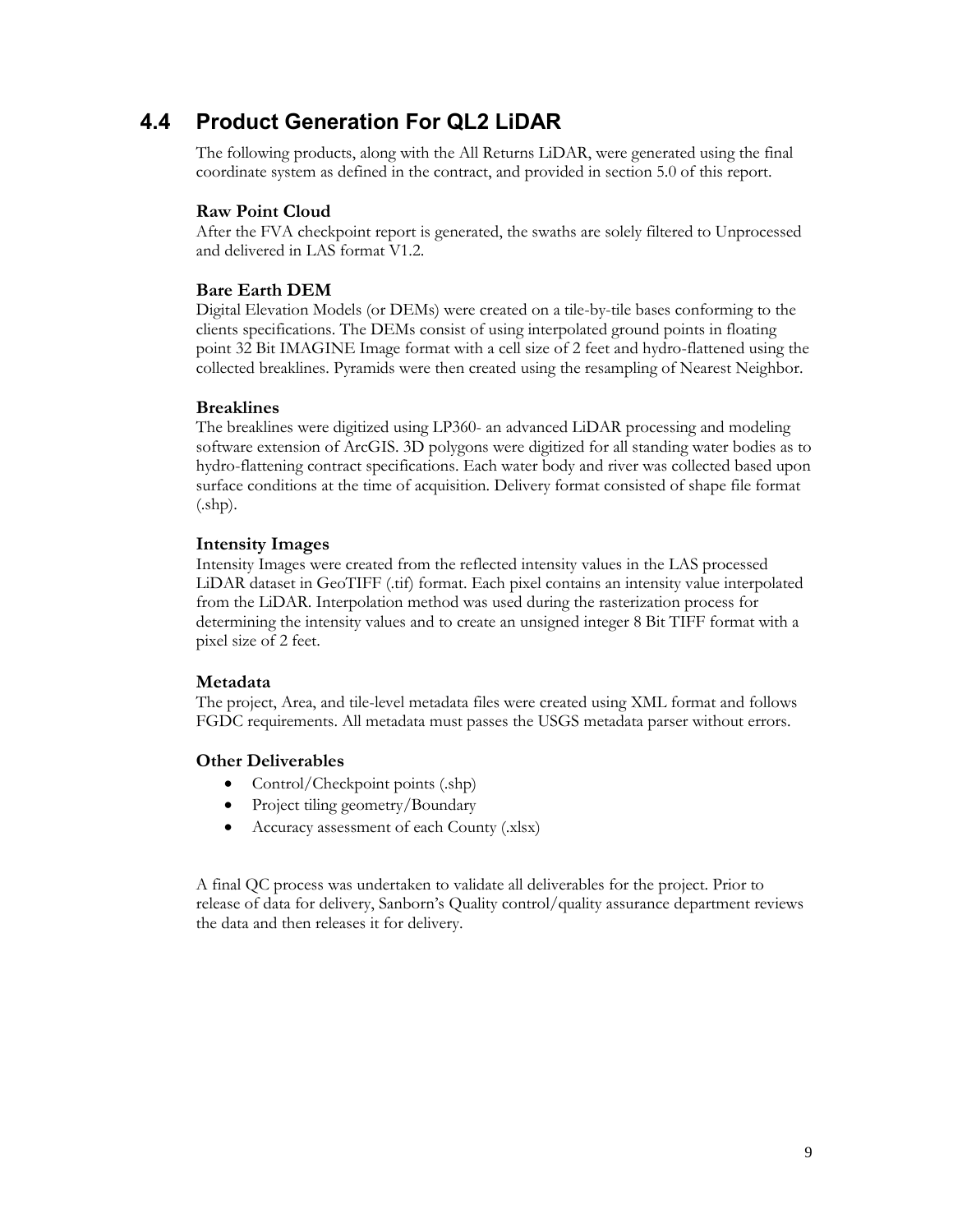### <span id="page-9-0"></span>**5.0 ACCURACY ASSESSMENT**

### <span id="page-9-1"></span>**5.1 Final LiDAR Verification**

The LiDAR data was evaluated using a collection of GPS surveyed checkpoints which were provided by Sanborn and a subcontractor. These checkpoints were evaluated against the LiDAR for each county resulting in a lower RMSE and standard deviation than the project required.

The control layout for the Michigan LiDAR 2015 project was designed in areas consisting of 2 to 4 counties each. Area 1 includes the counties of Baraga and Marquette. Area 2 includes Alger and Delta counties. Area 3 includes Mackinac and Emmet counties. Area 4 consists of Manistee, Benzie, Grand Traverse, and Leelanau counties. Area 5 includes Allegan, Van Buren, and Berrien counties.

Each county was evaluated using 3 different accuracy reports. The FVA (Fundamental Vertical Accuracy) report shows accuracy of the data when compared to Bare Earth points. The SVA (Supplemental Vertical Accuracy) report shows the accuracy of the data when compared to the checkpoint classes of Urban, Low Vegetation, Medium Vegetation, and High Vegetation. The CVA (Consolidated Vertical Accuracy) report shows the accuracy of the data when compared to all checkpoints. For more detailed information per county refer to the accuracy reports delivered with the LiDAR and other deliverables.

<span id="page-9-2"></span>

| <b>FVA for Swath and DEM</b><br>$(95th$ percentile) | 24.5 cm |
|-----------------------------------------------------|---------|
| <b>SVA for DEM</b><br>(95 <sup>th</sup> percentile) | 36.3 cm |
| <b>CVA for DEM</b><br>$(95th$ percentile)           | 36.3 cm |

**Table 3: Processing Accuracies and Requirements**